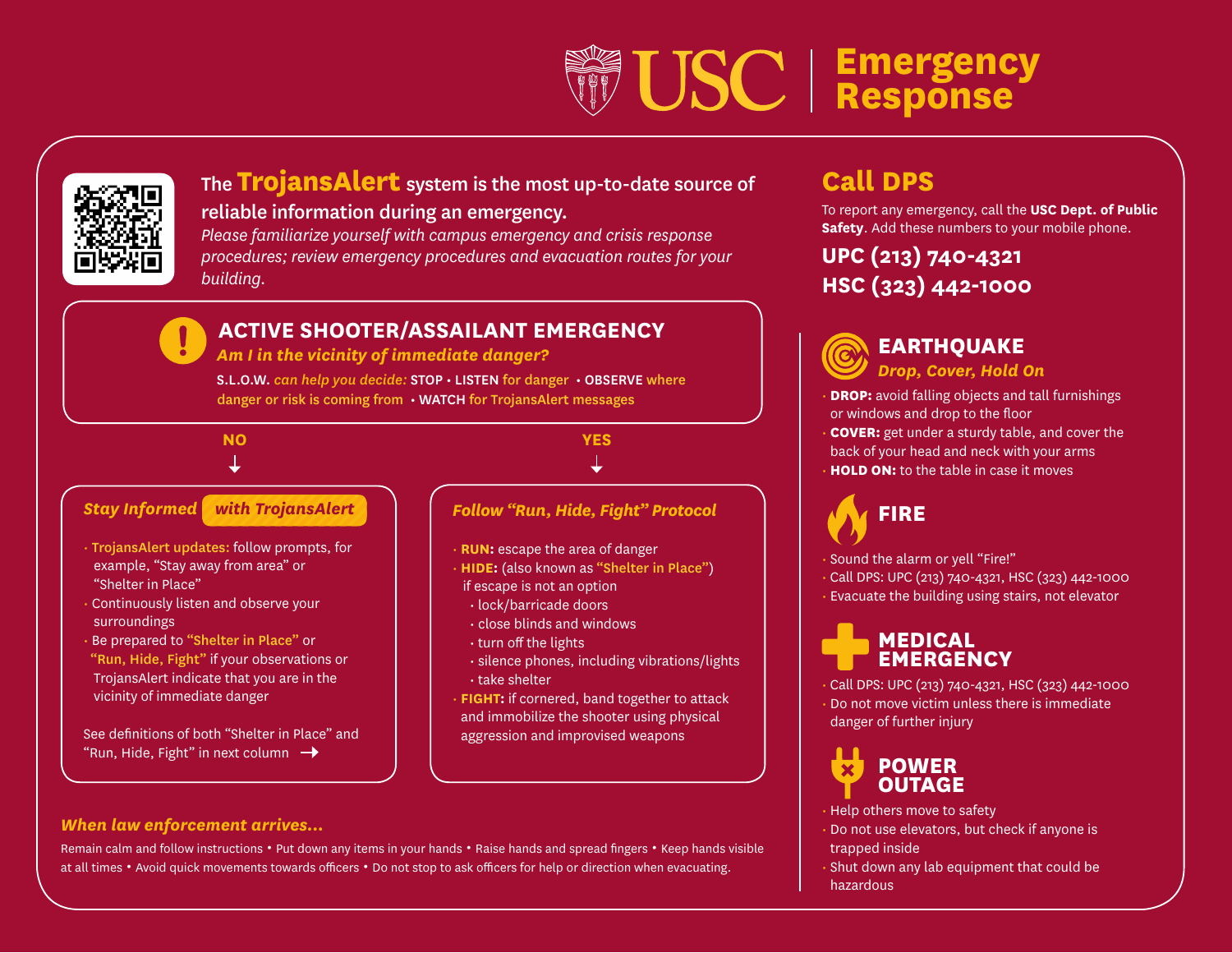# **Campus Resources**

**Department of Public Safety\***

| <b>Department of Public Safety</b> (non-emergency/business)            |
|------------------------------------------------------------------------|
|                                                                        |
|                                                                        |
|                                                                        |
| <b>Student Health Services*</b>                                        |
|                                                                        |
|                                                                        |
|                                                                        |
|                                                                        |
| Relationship and Sexual Violence Prevention and Services(213) 740-4900 |
|                                                                        |
|                                                                        |
|                                                                        |
|                                                                        |
| <b>Trojans Care for Trojans</b>                                        |
|                                                                        |
|                                                                        |

**Emergency Response**

**\****24-hour hotlines*



**USC Mobile Safety app** 

Download for easy contact with emergency responders and crime reporting

ISSUED: APRIL 2018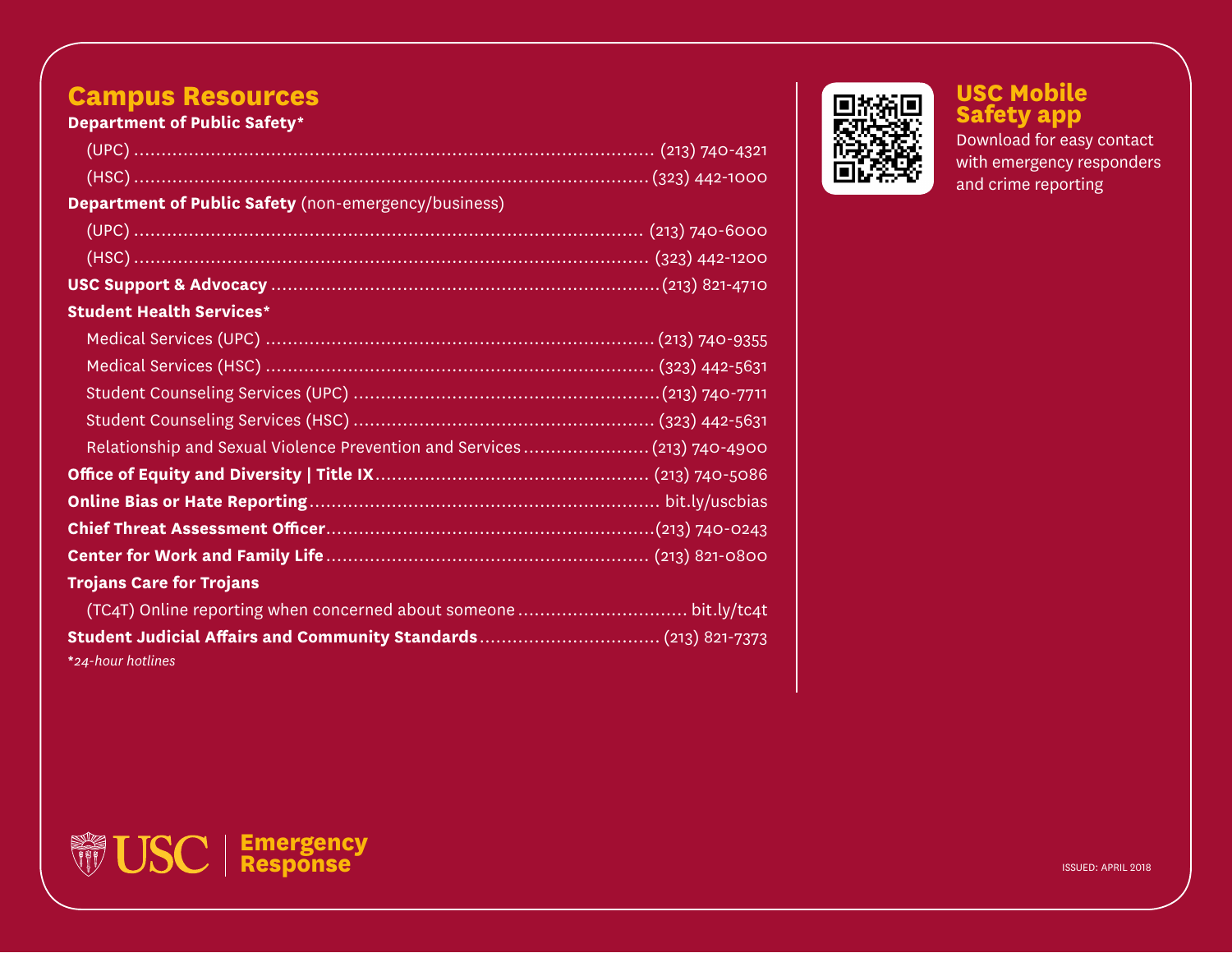# **See Something, Say Something, Do Something.**

Supporting members of the university community and helping those who may be distressed or struggling in any way is a USC Trojan Family value. If you know of someone (student, colleague, or co-worker) who is expressing signs of distress, please contact:

# **USC Support and Advocacy: (213) 821-4710**

Note with regard to applicable privacy laws: USC administrators, faculty, and staff may disclose information to an appropriate third party about a student that otherwise may be protected under FERPA when there is a significant and imminent threat to the student or other individuals. The information disclosed must be the "minimum necessary" and must be made to a person or department that may lessen the threat.

**HSC (323) 442-5631**

| <b>See Something</b>                                                                                                                                                                                                                                                                                                                                                                                | <b>Say Something</b>                                                                                                                                                                                                                                                                                                                                                             | <b>Do Something</b>                                                                                                                                                                                                              |
|-----------------------------------------------------------------------------------------------------------------------------------------------------------------------------------------------------------------------------------------------------------------------------------------------------------------------------------------------------------------------------------------------------|----------------------------------------------------------------------------------------------------------------------------------------------------------------------------------------------------------------------------------------------------------------------------------------------------------------------------------------------------------------------------------|----------------------------------------------------------------------------------------------------------------------------------------------------------------------------------------------------------------------------------|
| <b>SIGNS OF DISTURBING BEHAVIOR</b>                                                                                                                                                                                                                                                                                                                                                                 |                                                                                                                                                                                                                                                                                                                                                                                  |                                                                                                                                                                                                                                  |
| · explicit statements about harming someone<br>disturbing messages by email, text, or another source<br>potential domestic violence<br>displays of paranoia<br>suicidal thoughts or actions<br>$\cdot$ self-harm<br>· coursework content is alarming<br>disruptive or abrasive behavior toward others<br>· making implied or direct threats toward others<br>· stalking<br><b>SIGNS OF DISTRESS</b> | Note your observations and interactions with<br>$\rightarrow$<br>the person.<br>Contact the Office of Threat Assessment or DPS                                                                                                                                                                                                                                                   | <b>Contact: Office of Threat Assessment</b><br>$\rightarrow$<br>$(213) 740 - 0243$<br><b>Contact: Dept of Public Safety</b><br>(213) 740-4321 UPC<br>(323) 442-1000 HSC                                                          |
| · financial problems<br>· struggling academically<br>· recent personal tragedy<br>· mood changes: irritable, sad, anxious,<br>withdrawn, disoriented, angry or hostile<br>· unexplained absenteeism                                                                                                                                                                                                 | Note your observations and interactions with<br>the person.<br>$\rightarrow$<br>If you feel safe meeting privately, you may express<br>your concerns calmly and refer the individual<br>to campus support services, such as Student<br>Counseling in USC Student Health Services or the<br>Center for Work and Family Life.<br>Whether or not you meet with the person directly, | <b>Contact:</b><br>$\rightarrow$ $\overline{ }$<br><b>USC Support and Advocacy</b><br>$(213)$ 821-4710<br><b>Center for Work and Family Life</b><br>$(213)$ 821-0800<br><b>Student Counseling Services</b><br>UPC (213) 740-7711 |

refer the incident to USC Support & Advocacy.